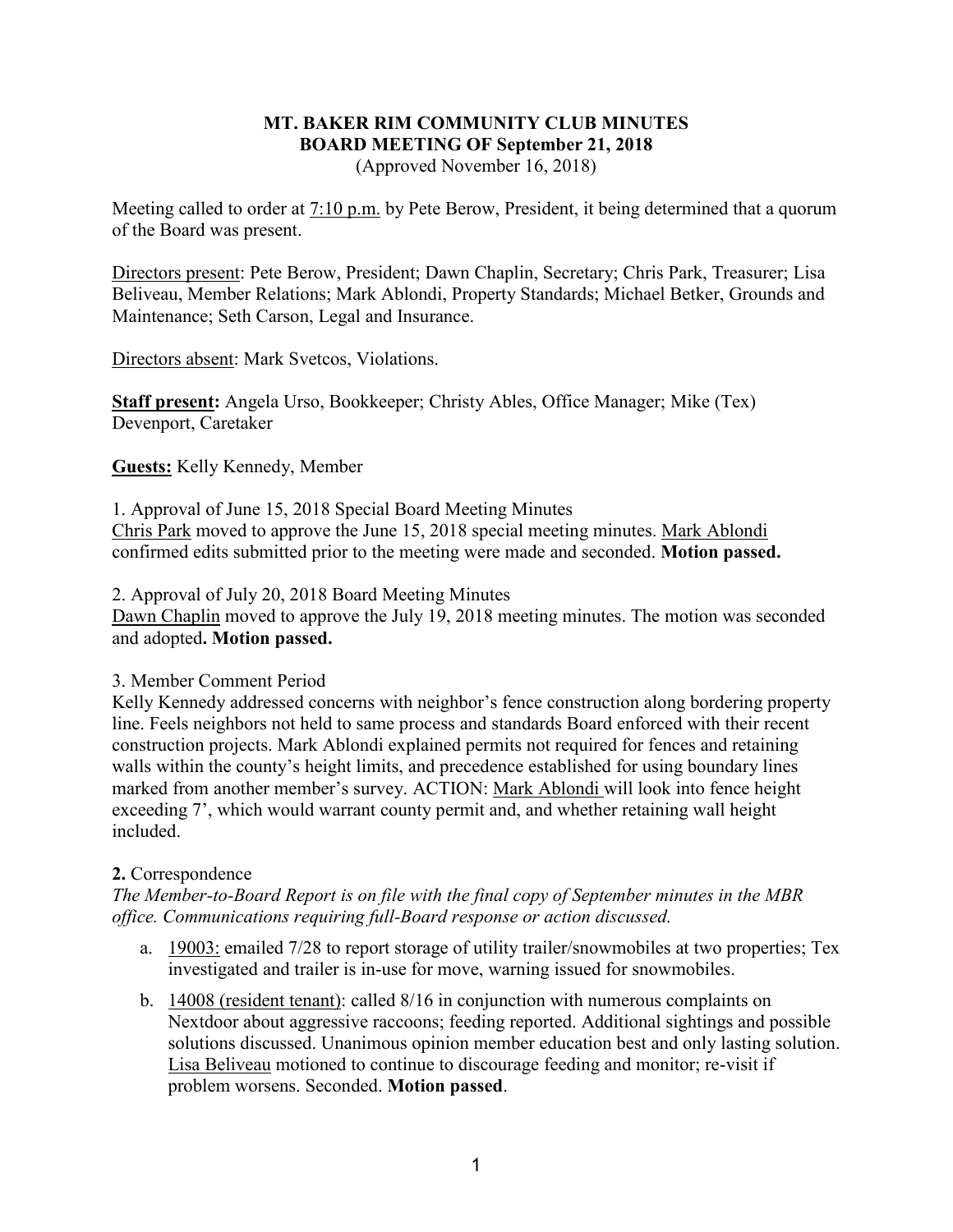c. 19003: 8/23 flags at entrance worn and tattered. Update: new flags purchased but against flag-flying protocol to fly multiple country flags on same pole. New U.S. flag flying at entry; new Canadian flag in office awaiting further direction. Michael Betker motioned to table until additional flag pole priced. Seconded. **Motion passed**.

## **3.** Directors' Reports

*Directors' reports as-submitted are on file with the September minutes. Additional comments recorded here:*

- a. President report included in meeting packet on-file in office
- b. Secretary no report
- c. Treasurer report included in meeting packet on-file in office
- d. Legal and Insurance no report
- e. Grounds and Maintenance no report
- f. Property Standards report included in meeting packet on-file in office; member at 17017 has additional tree removal request to review
- g. Violations no report; violations tracking spreadsheet on-file in office
- h. Member Relations no report; property transfers tracking spreadsheet on-file in office
- **4.** Unfinished Business
	- a. **Resolution 2018-02 – Update bank contacts and signers**. Michael Betker motioned to adopt Resolution 2018-02. Seconded. **Motion passed**.
	- b. **Draft of resolution restricting drones**. Discussion of Board decision at May 2018 meeting to restrict flying of drones to members' own property; no formal proposal to amend governing document(s) submitted and draft of formal resolution pending. Pete Berow motioned to table inclusion of drone restrictions until Washington State finalizes and enacts drone regulation laws. Seconded. **Motion passed**.
	- c. **Update on pickleball court resurfacing**. Tex provided 2 quotes for pickleball court resurfacing and new net, \$6,000 and \$9,000. Bids now outdated and not guaranteed. Work needs to wait until spring. Michael Betker motioned to confirm bids and use reserves for expense since it is a capital expenditure. Seconded. **Motioned passed**. ACTION: Tex will confirm bids and present at next meeting.
	- d. **Board approval of Draft 2018 AGM Minutes**. Approval process for AGM minutes discussed. ACTION: Board vote will be done by unanimous consent via email and draft minutes will be posted on website following approval.
- **5.** New Business
	- a. **County-joined parcels.** Discussion took place regarding whether there was a former Board policy to deny all building plans spanning MBR lots of record vs. recent consideration of variances if confinement to single lot prohibits residential use. Clarification about county-joined lots also needed in governing docs. Lisa Beliveau motioned to table broader solution, and until that time, plans to build on two lots requires Board hearing. Seconded. **Motion passed.**
	- b. **New tables for clubhouse**. Dawn Chaplin presented need for new clubhouse tables. Pete Berow agreed majority of tables are excessively worn. Deal found at Costco for 22 pack